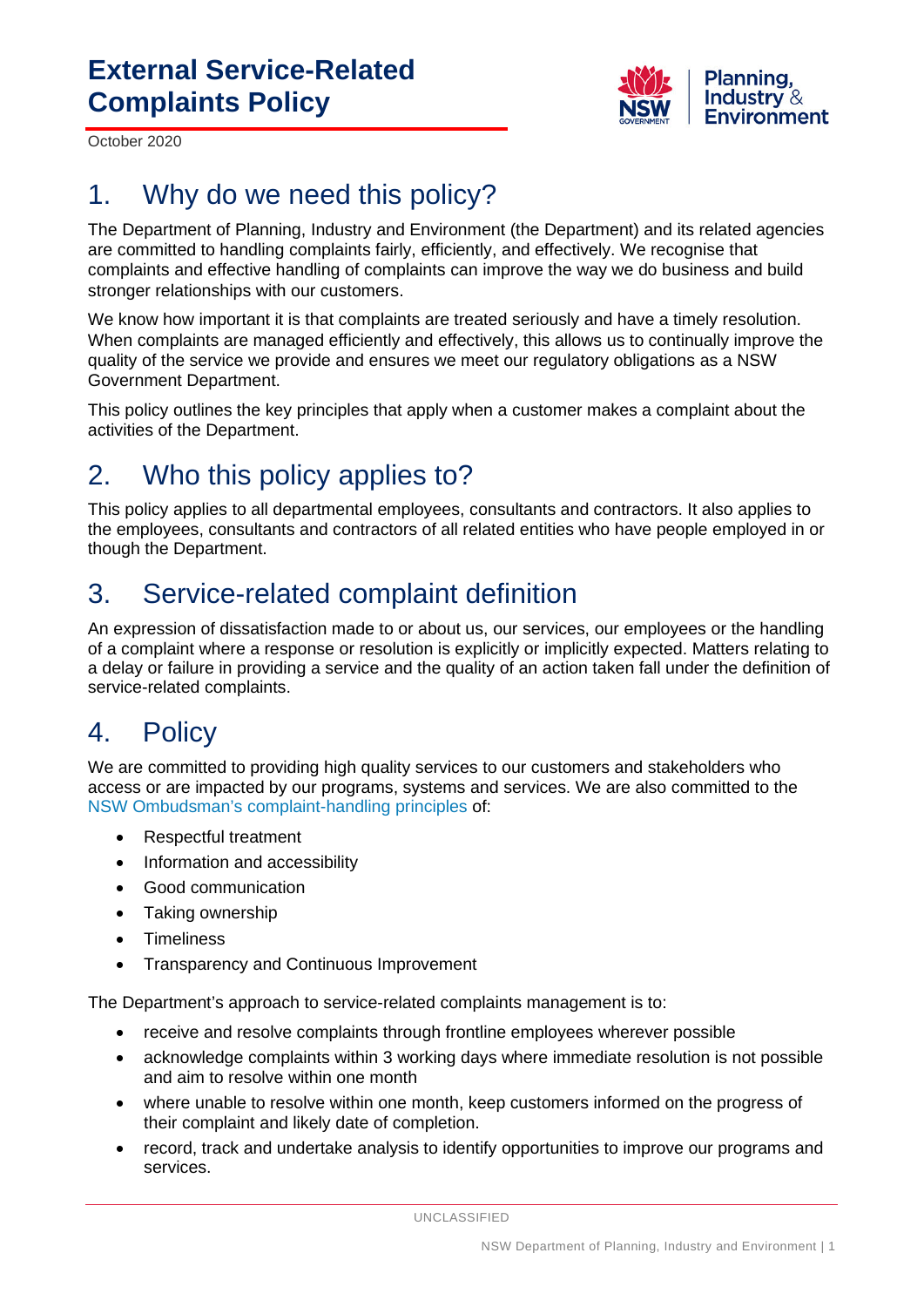# **External Service-Related Complaints Policy**



#### October 2020

Matters relating to the following are not covered by this policy and should be addressed under separate arrangements by the business area concerned:

- Decisions subject to other review processes or outside the control of the Department
- Costs of services provided by the Department
- Grievances
- Public interest disclosures by employees
- Complaints about breaches of the Code of Ethics and Conduct<br>• Compliance enquiries or complaints
- Compliance enquiries or complaints
- General feedback
- Requests for information and/or service
- Responses to public consultations

#### 5. Roles and responsibilities

#### **Table 1: Roles and Responsibilities**

| Role                                                         | <b>Responsibilities</b>                                                                                                                                              |
|--------------------------------------------------------------|----------------------------------------------------------------------------------------------------------------------------------------------------------------------|
| Secretary                                                    | Promote and enable a culture that values feedback, responds<br>to complaints and uses these experiences to improve service<br>delivery.                              |
| <b>DPIE Leadership Team</b>                                  | Support the Secretary in promoting and enabling a culture that<br>values feedback, responds to complaints and uses these<br>experiences to improve service delivery. |
| People Leaders                                               | Ensure complaints are effectively managed and responded<br>$\bullet$<br>to in accordance with complaint handling practices.                                          |
|                                                              | Encourage all employees to be alert to complaints and<br>$\bullet$<br>assist those responsible for handling complaints to resolve<br>them promptly.                  |
|                                                              | Review reports on complaints and identify opportunities for<br>$\bullet$<br>improvements in service delivery outcomes                                                |
| Employees whose duties include the<br>handling of complaints | Respond to complaints in a timely fashion and treat people<br>$\bullet$<br>with respect and courtesy.                                                                |
|                                                              | Effectively manage and respond to complaints in<br>$\bullet$<br>accordance with complaint handling practices.                                                        |
|                                                              | Provide feedback on issues arising from complaints and<br>$\bullet$<br>identify opportunities for improvements in service delivery<br>outcomes.                      |
| All employees                                                | Understand and comply with the Department's complaint<br>$\bullet$<br>handling practices.                                                                            |
|                                                              | Help people to make a complaint if needed and treat<br>$\bullet$<br>people with respect and courtesy.                                                                |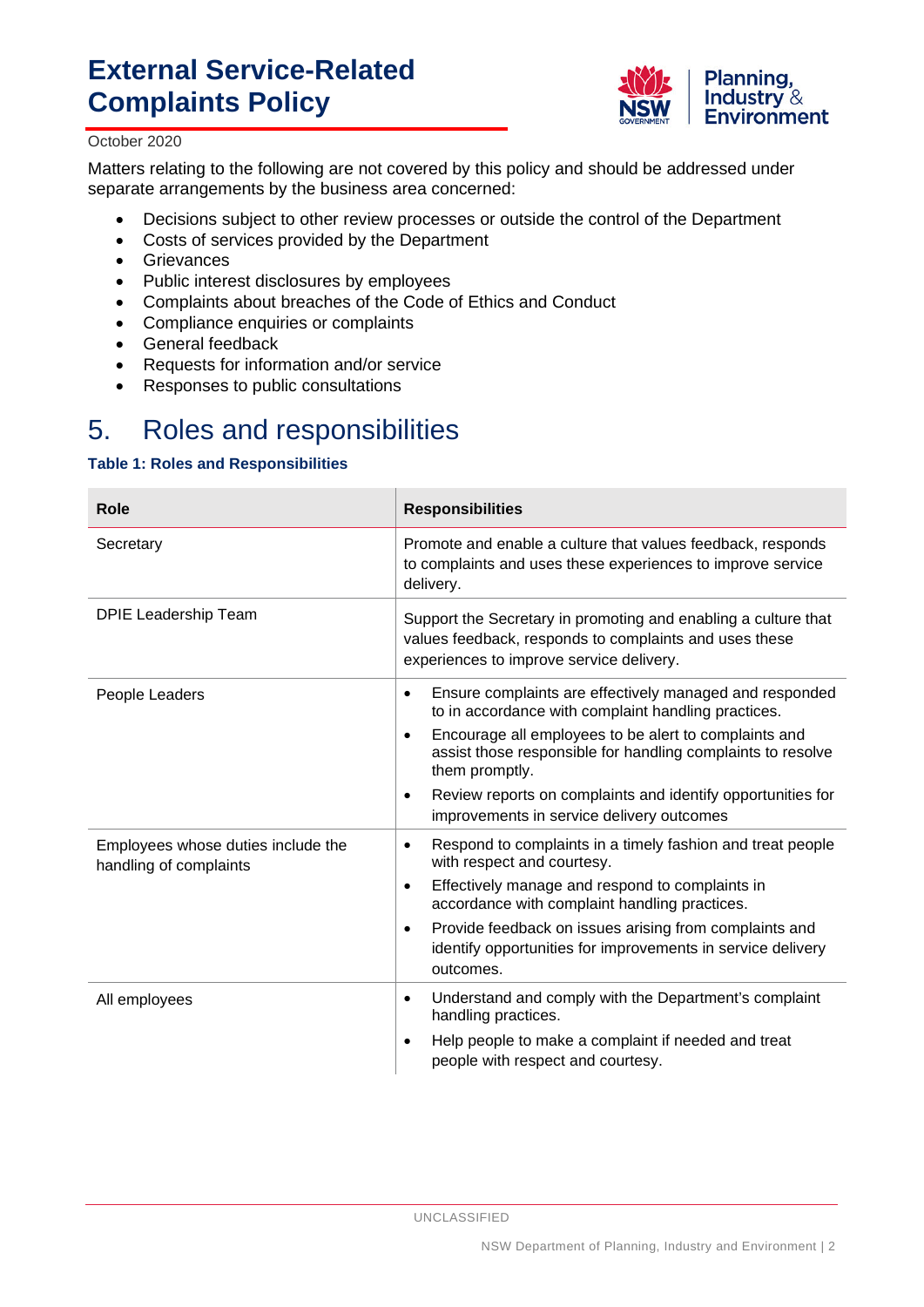# **External Service-Related Complaints Policy**

October 2020



| Role                                                             | <b>Responsibilities</b>                                                                                                                                                                                                                                |
|------------------------------------------------------------------|--------------------------------------------------------------------------------------------------------------------------------------------------------------------------------------------------------------------------------------------------------|
| Executive Director Governance / Director<br>Corporate Governance | Manage and maintain the complaint management<br>$\bullet$<br>framework and related reporting systems.<br>Promote awareness of complaints management<br>$\bullet$<br>arrangements.<br>Work with business areas and the Customer Experience<br>$\bullet$ |
|                                                                  | Team to identify opportunities for improvements in service<br>delivery outcomes.                                                                                                                                                                       |
| <b>Complaints Team</b>                                           | Coordinate the receipt and tracking of the Department's<br>$\bullet$<br>responses to complaints.                                                                                                                                                       |
|                                                                  | Train and help people to resolve complaints promptly and<br>$\bullet$<br>in accordance with NSW Ombudsman requirements and<br>Department's complaint handling practices.                                                                               |
|                                                                  | Provide regular reports to business areas and the<br>$\bullet$<br>Customer Experience team on complaints volume and<br>trends.                                                                                                                         |
|                                                                  | Provide feedback to business areas and the Customer<br>٠<br>Experience Team on issues arising from complaints and<br>opportunities for improvements in service delivery<br>outcomes.                                                                   |
| <b>Customer Experience Team</b>                                  | Support business areas to identify opportunities for<br>improvements in service delivery and community engagement<br>arising from complaints and other forms of feedback.                                                                              |

# 6. Failure to comply with this policy

Ethical and behavioural standards are set out in the Code of Ethics and Conduct and you are expected to demonstrate meeting these standards while working with the Department. If you fail to meet those standards, action may be taken in accordance the Code.

#### 7. Review

Corporate Governance Branch will review this policy no later than three years from the date the document is approved. The document may be reviewed earlier in response to post-implementation feedback, changes to legislation, or as necessary.

# 8. Related documents

Other documents that should be read in conjunction with this policy:

• Unreasonable Complainants Conduct Procedure